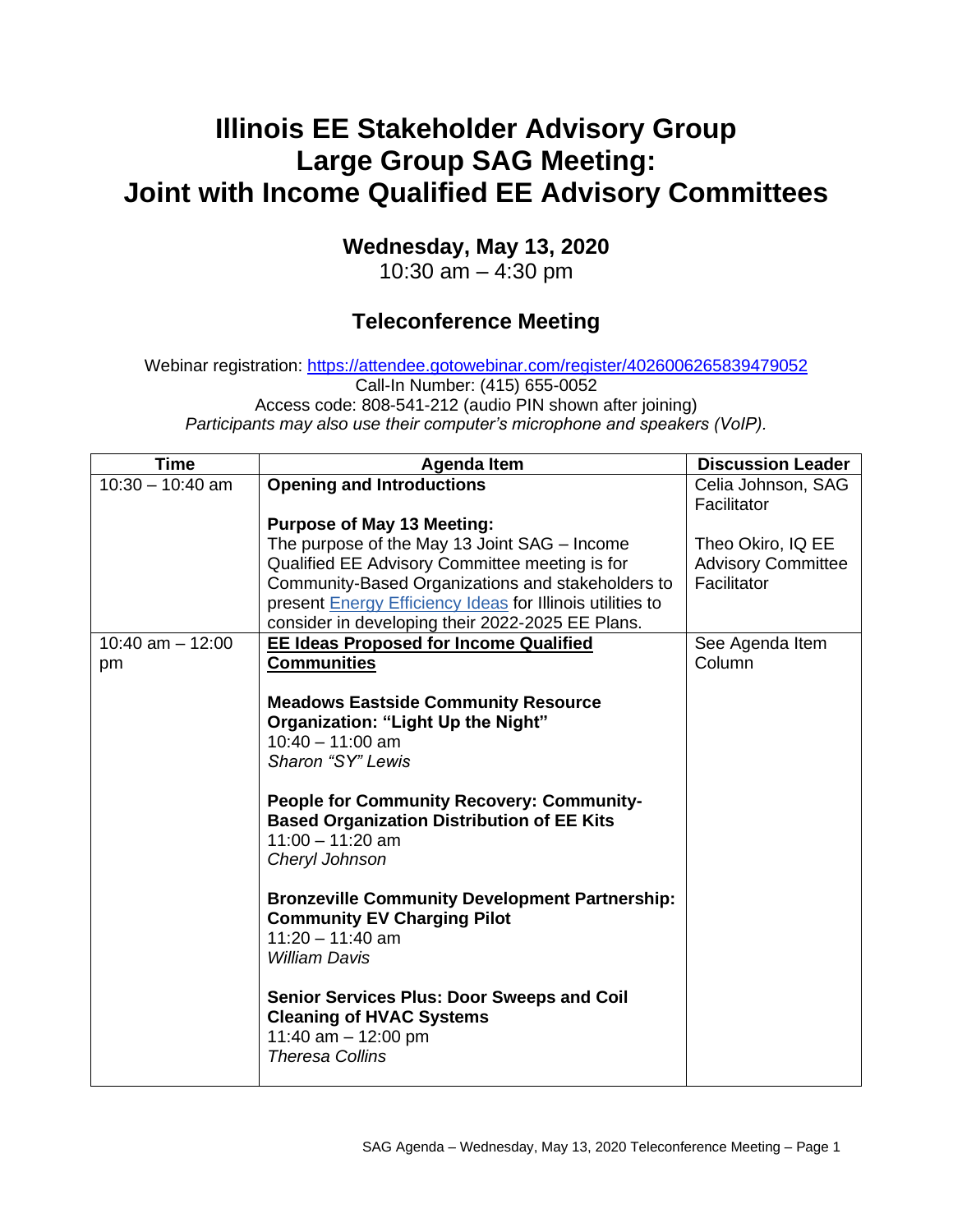| <b>Time</b>        | <b>Agenda Item</b>                                                                                                                                                                                                                                                                                                                            | <b>Discussion Leader</b>  |
|--------------------|-----------------------------------------------------------------------------------------------------------------------------------------------------------------------------------------------------------------------------------------------------------------------------------------------------------------------------------------------|---------------------------|
|                    | Purpose: To educate SAG and IQ EE Advisory                                                                                                                                                                                                                                                                                                    |                           |
|                    | Committee participants on proposed Energy<br>Efficiency ideas impacting income qualified                                                                                                                                                                                                                                                      |                           |
|                    | communities; answer initial questions.                                                                                                                                                                                                                                                                                                        |                           |
| $12:00 - 12:30$ pm | <b>Lunch Break</b>                                                                                                                                                                                                                                                                                                                            |                           |
| $12:30 - 1:45$ pm  | <b>EE Ideas Proposed for IL Home Weatherization</b><br><b>Assistance Program (IHWAP)</b>                                                                                                                                                                                                                                                      | See Agenda Item<br>Column |
|                    | <b>Community Action Agency Proposals for IHWAP</b><br>$12:30 - 12:50$ pm<br>Community Action Partnership of Lake County:<br>$\bullet$<br><b>IHWAP Braiding Approach</b><br>Marsha Belcher<br><b>Crosswalk Community Action Agency: HVAC</b><br>$\bullet$<br>Funding for IHWAP (Ameren IL)<br><b>Gary Goins</b>                                |                           |
|                    | Rebuilding Together Metro Chicago: Health and<br><b>Safety Repairs</b><br>$12:50 - 1:05$ pm<br>Lisa Miranda                                                                                                                                                                                                                                   |                           |
|                    | <b>Joint Stakeholder Presentation: Income Qualified</b><br>Weatherization Program - Best Practices &<br><b>Recommendations</b><br>$1:05 - 1:40$ pm<br>Cate York, Citizens Utility Board<br>Chris Neme and Laura Goldberg, NRDC<br>Karen Lusson, National Consumer Law Center                                                                  |                           |
|                    | <b>Purpose:</b> To educate SAG and IQ EE Advisory<br>Committee participants on proposed EE ideas<br>impacting the IHWAP program; answer initial<br>questions.                                                                                                                                                                                 |                           |
| $1:45 - 1:55$ pm   | <b>Break (Transition Presenters)</b>                                                                                                                                                                                                                                                                                                          |                           |
| $1:55 - 2:20$ pm   | <b>EE Ideas Proposed for Bill Assistance</b><br>Coordination                                                                                                                                                                                                                                                                                  | See Agenda Item<br>Column |
|                    | <b>Joint Presentation:</b><br><b>People for Community Recovery: "Lift-Up"</b><br><b>Model Pilot</b><br>Cheryl Johnson<br><b>National Consumer Law Center: Bill</b><br><b>Affordability Coordination</b><br>Karen Lusson<br><b>NRDC: Connecting Payment Troubled</b><br>$\bullet$<br><b>Customers with Energy Efficiency</b><br>Laura Goldberg |                           |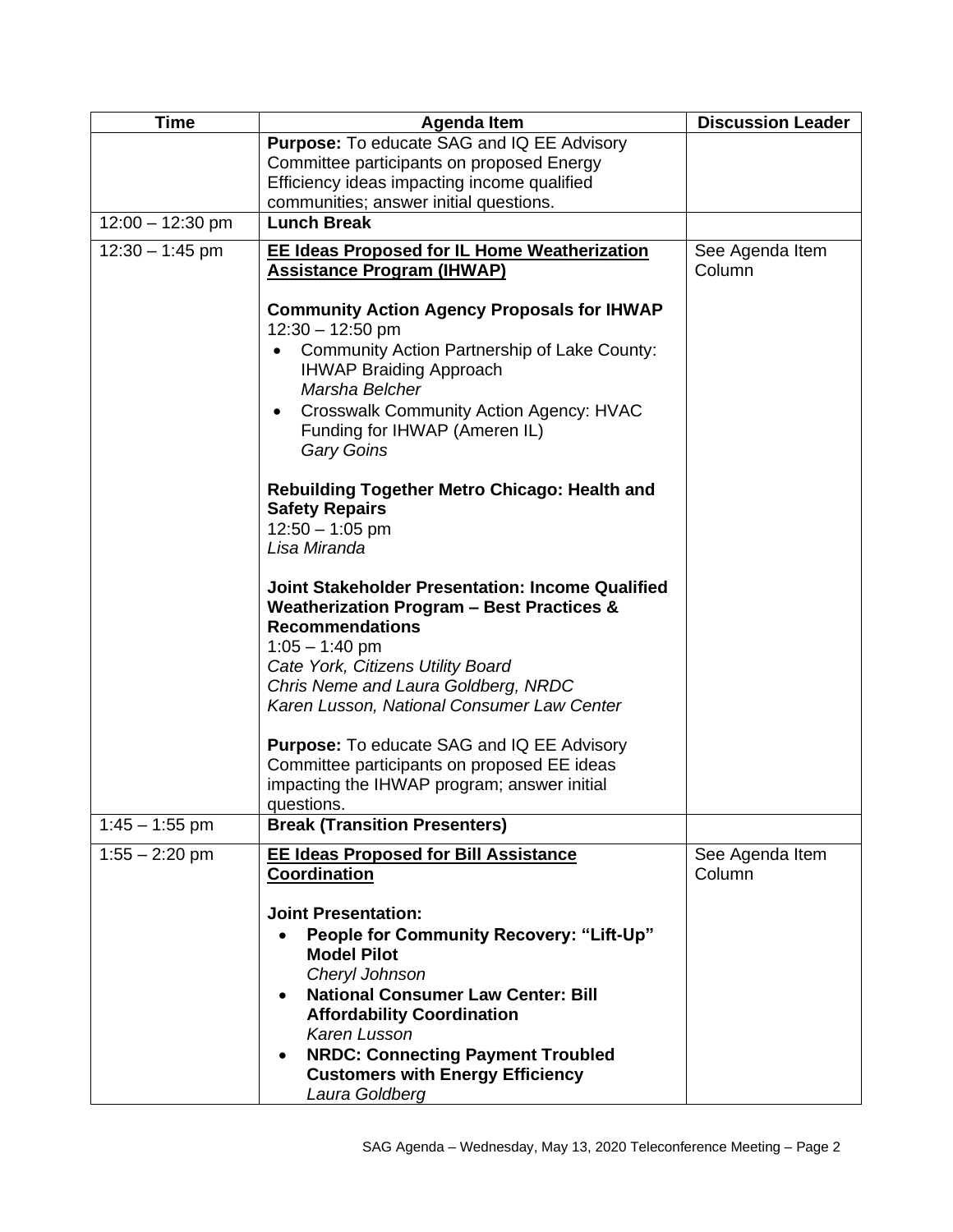| <b>Time</b>      | <b>Agenda Item</b>                                                                                                                                                                                                                                                                                                                                                                                                                                                        | <b>Discussion Leader</b>  |
|------------------|---------------------------------------------------------------------------------------------------------------------------------------------------------------------------------------------------------------------------------------------------------------------------------------------------------------------------------------------------------------------------------------------------------------------------------------------------------------------------|---------------------------|
|                  | <b>Purpose:</b> To educate SAG and IQ EE Advisory<br>Committee participants on proposed EE ideas<br>regarding coordination with utility bill assistance;<br>answer initial questions.                                                                                                                                                                                                                                                                                     |                           |
| $2:20 - 2:25$ pm | <b>Break (Transition Presenters)</b>                                                                                                                                                                                                                                                                                                                                                                                                                                      |                           |
| $2:25 - 3:35$ pm | <b>EE Ideas Proposed for Multifamily IQ Programs</b>                                                                                                                                                                                                                                                                                                                                                                                                                      | See Agenda Item<br>Column |
|                  | <b>NRDC:</b> $2:25 - 2:45$ pm<br><b>IQ Multifamily Program Enhancements</b><br><b>IQ Heat Pump Retrofits</b><br>$\bullet$<br>Laura Goldberg and Chris Neme                                                                                                                                                                                                                                                                                                                |                           |
|                  | Elevate Energy: $2:45 - 3:05$ pm<br><b>Whole-Building Electrification Retrofits Pilot</b><br>- IQ Multifamily (Margaret Garascia)<br><b>Rural IQ Electric Pilot (Margaret Garascia)</b><br>$\bullet$<br><b>Benchmarking Technical Assistance (Gus)</b><br>$\bullet$<br>Sandoval)                                                                                                                                                                                          |                           |
|                  | Community Investment Corp.: 3:05 - 3:35 pm<br><b>Additional Gas Funding</b><br><b>Multi-Family Building Owner Outreach</b><br><b>One-Stop-Shop Multifamily Marketing</b><br>$\bullet$<br>Non-Owner Occupied 1 and 2-unit Homes<br><b>Combining Incentive and Financing</b><br><b>Programs</b><br><b>Affordable Housing Program Proposals:</b><br><b>Portfolio Applications and Bringing</b><br><b>Vacant/Distressed Units to Above-Code EE</b><br><b>Katherine Elmore</b> |                           |
|                  | <b>Purpose:</b> To educate SAG and IQ EE Advisory<br>Committee participants on proposed EE ideas<br>impacting multifamily IQ programs; answer initial<br>questions.                                                                                                                                                                                                                                                                                                       |                           |
| $3:35 - 3:45$ pm | <b>Break (Transition Presenters)</b>                                                                                                                                                                                                                                                                                                                                                                                                                                      |                           |
| $3:45 - 4:25$ pm | <b>EE Ideas Proposed for IQ Portfolios</b><br>National Consumer Law Center: 3:45 - 4:05 pm<br><b>Smart Thermostat Approach</b><br><b>Income Qualified Program Spending</b><br>Karen Lusson                                                                                                                                                                                                                                                                                | See Agenda Item<br>Column |
|                  | <b>NRDC:</b> $4:05 - 4:25$ pm<br>Health & Safety Repairs / Health + EE Pilots<br><b>Healthy Building Materials + IQ Retrofits</b><br>Laura Goldberg                                                                                                                                                                                                                                                                                                                       |                           |